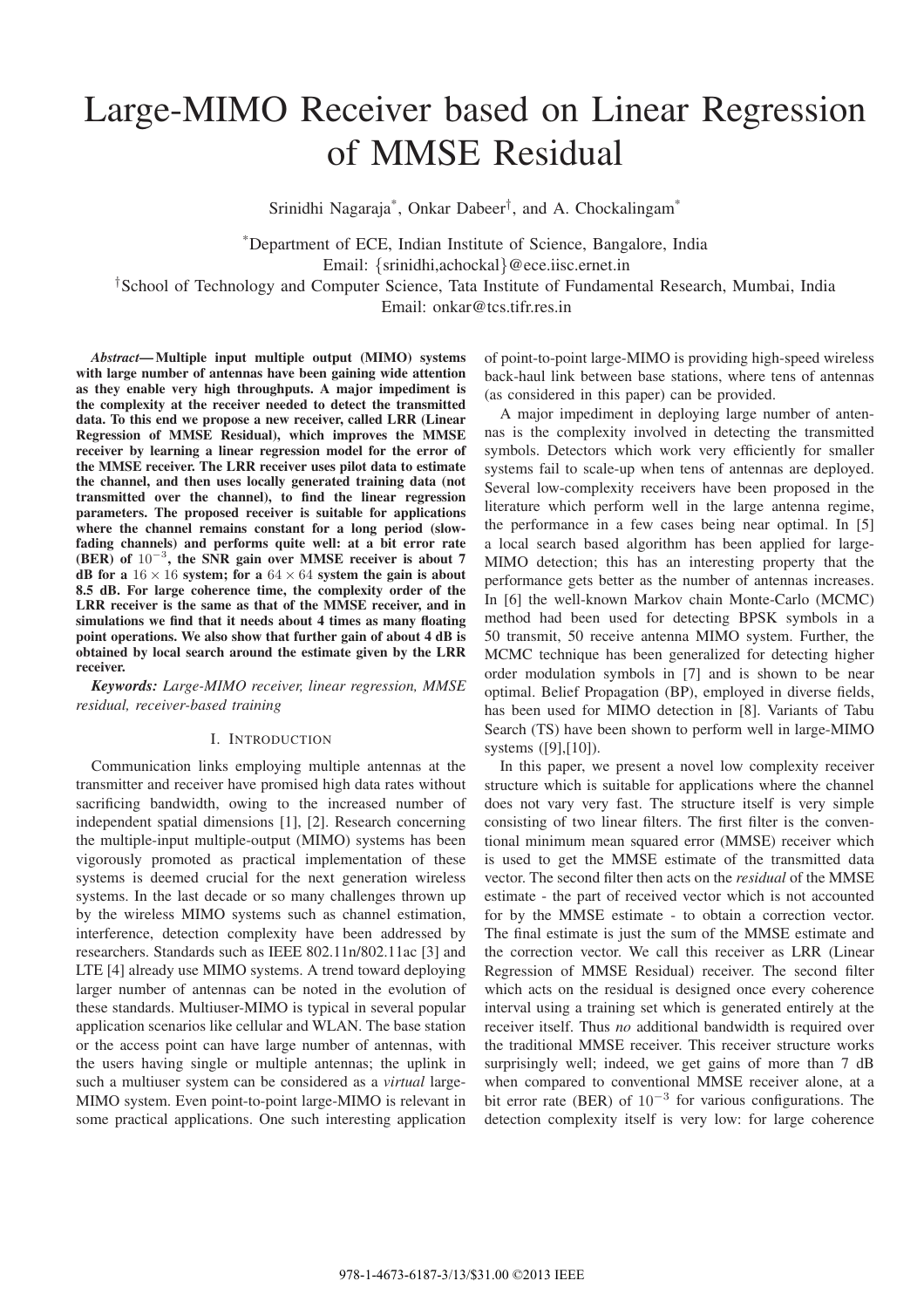period, it has the same order as that of the MMSE receiver, and in simulations, we observe that it is within a factor of 4 of the number of floating point operations needed in the MMSE receiver. In this paper, we report BER performance and complexity of the receiver for 16-QAM input constellation and  $16\times16$ ,  $32\times32$ ,  $64\times64$  MIMO systems. We compare with the MMSE and the MMSE-LAS (which uses the likelihood ascent search (LAS) algorithm [5] on top of the MMSE estimate) receivers, and we also investigate additional gains obtained by combining the LRR receiver with the LAS search algorithm.

The paper is organized as follows: in Section II, we give the system model and motivate the use of receivers designed by training. In Section III we present the description of the proposed receiver structure along with the pseudo-code. In Section IV we present the simulation results for BER performance and complexity. The conclusions are presented in Section V.

## II. SYSTEM MODEL

Let  $x \in Q^{N_t}$  be the vector to be transmitted, where Q is the modulation alphabet and  $N_t$  is the number of transmit antennas. At the receiver with  $N_r$  receive antennas, the received vector is  $y \in \mathbb{C}^{N_r}$ . The linear vector channel model gives the relation between  $x$  and  $y$  as

$$
y = Hx + w, \tag{1}
$$

where the entries of the  $N_r \times N_t$  channel gain matrix **H** are modeled as i.i.d. with distribution  $\mathbb{C} \mathcal{N}(0, 1)$ . The entries of the noise vector **w** are assumed to be i.i.d.  $CN(0, \sigma^2)$ .

The channel matrix **H** can be estimated using  $N_t$  pilot vectors. For example, an  $N_t \times N_t$  *orthonormal* pilot matrix **X***pilot* can be sent over the channel with power P and the corresponding output **Y***pilot* observed. The corresponding MMSE channel estimate is

$$
\hat{\mathbf{H}} = \frac{P}{P + \sigma^2} \mathbf{Y}_{pilot} \mathbf{X}_{pilot}^H.
$$
\nIf **H** is known perfectly, the optimum detector would be the

Maximum-Likelihood (ML) detector:

$$
\widehat{\bm{x}}_{ML} = \arg\min_{\bm{x}\in\mathsf{Q}^{N_t}} \|\bm{y} - \hat{\mathbf{H}}\bm{x}\|^2
$$

The ML detector has an exponential complexity in N*t*. Further since **H** is not known perfectly, its estimate has to be used which leads to a mismatched detection [11], [12]. This is true for any detector which uses the estimate of **H**; however, the loss in performance can be reduced by using a higher pilot power P.

Several low-complexity detectors have been proposed, ranging from linear detectors such as MMSE to detectors which employ complex search algorithms such as sphere decoder [13], [14]. Though the linear detectors have the least complexity, the performance is generally bad. On the other hand, the search algorithms obtain good performance with a high complexity cost. Another drawback of the search algorithms is that the search procedure has to be employed to detect each transmitted vector even if the channel has not changed.

The fact that several vectors to be detected are in the same coherence interval will not lead to a significant reduction in the complexity of the search. In contrast, the linear receivers need to be designed once for each coherence interval; the complexity of applying the linear receive filters to detect data in the same coherence interval is very minimal. This motivates us to ask the question: is it possible to design a receiver (linear or otherwise) wherein the design is done only once in each coherence interval, and applying the receiver for detection will encumber minimal complexity, at the same time giving good performance? If yes, this kind of receiver will be very beneficial in low-mobility environments where the coherence period is very large such as WLANs. In the next section, we design such a receiver.

#### III. RECEIVER STRUCTURE

Consider a traditional MIMO system given by (1). A standard low complexity receiver structure is to apply a linear transformation  $G$  to the received vector  $y$  and then form an estimate  $\hat{x} = Q(Gy)$ , where  $Q(\cdot)$  is the nearest neighbor quantizer for the input modulation. The minimum mean square error (MMSE) receiver is given by

$$
\mathbf{G}_{mmse} = \arg\min_{\mathbf{G}} E[\Vert \mathbf{x} - \mathbf{G}\mathbf{y} \Vert^2],
$$

where it is common to assume that the entries of  $x$  are chosen i.i.d. uniform over the input constellation. The MMSE estimate is given by

$$
\hat{\boldsymbol{x}} = \mathcal{Q}(\mathbf{G}_{mmse}\boldsymbol{y}).
$$

While the MMSE receiver yields decent performance, it is not optimal, and the error vector  $\tilde{x} = x - \hat{x}$  is *not* independent of y. Thus further processing of  $y$  can lead to an improvement over the MMSE receiver, and several previous works, such as LAS [5] etc., provide techniques to do so. In this paper, we offer an additional technique with computational and performance advantages over previous methods, particularly in the large-MIMO case with large alphabet constellations. We notice that if the channel matrix **H** is known at the receiver, then we can form the residual  $\tilde{y} = y - H\hat{x}$ , which satisfies

$$
\tilde{\pmb{y}} = \mathbf{H}\tilde{\pmb{x}} + \pmb{w}.
$$

This relationship between the residuals  $\tilde{y}$ ,  $\tilde{x}$  suggests that we could use linear regression again: we can form an estimate  $\hat{\mathbf{x}} = \mathbf{G}_{res} \tilde{\mathbf{y}}$ , where  $\mathbf{G}_{res}$  could again be chosen as per the MMSE criterion. To implement such a receiver, we have to address two practical constraints.

• First, the channel matrix **H** is not known and we use its estimate  $\hat{H}$  given in (2). Let  $\hat{x}$  denote the estimated vector in the first stage. Then we use the residuals

$$
\tilde{\mathbf{y}} = \mathbf{y} - \mathbf{H}\hat{\mathbf{x}}, \quad \tilde{\mathbf{x}} = \mathbf{x} - \hat{\mathbf{x}},
$$

that is, we use the estimated channel matrix instead of the true matrix to form the residual.

• Second, the second-order statistics of  $\tilde{x}, \tilde{y}$  are not analytically tractable due to the quantizer non-linearity. Hence,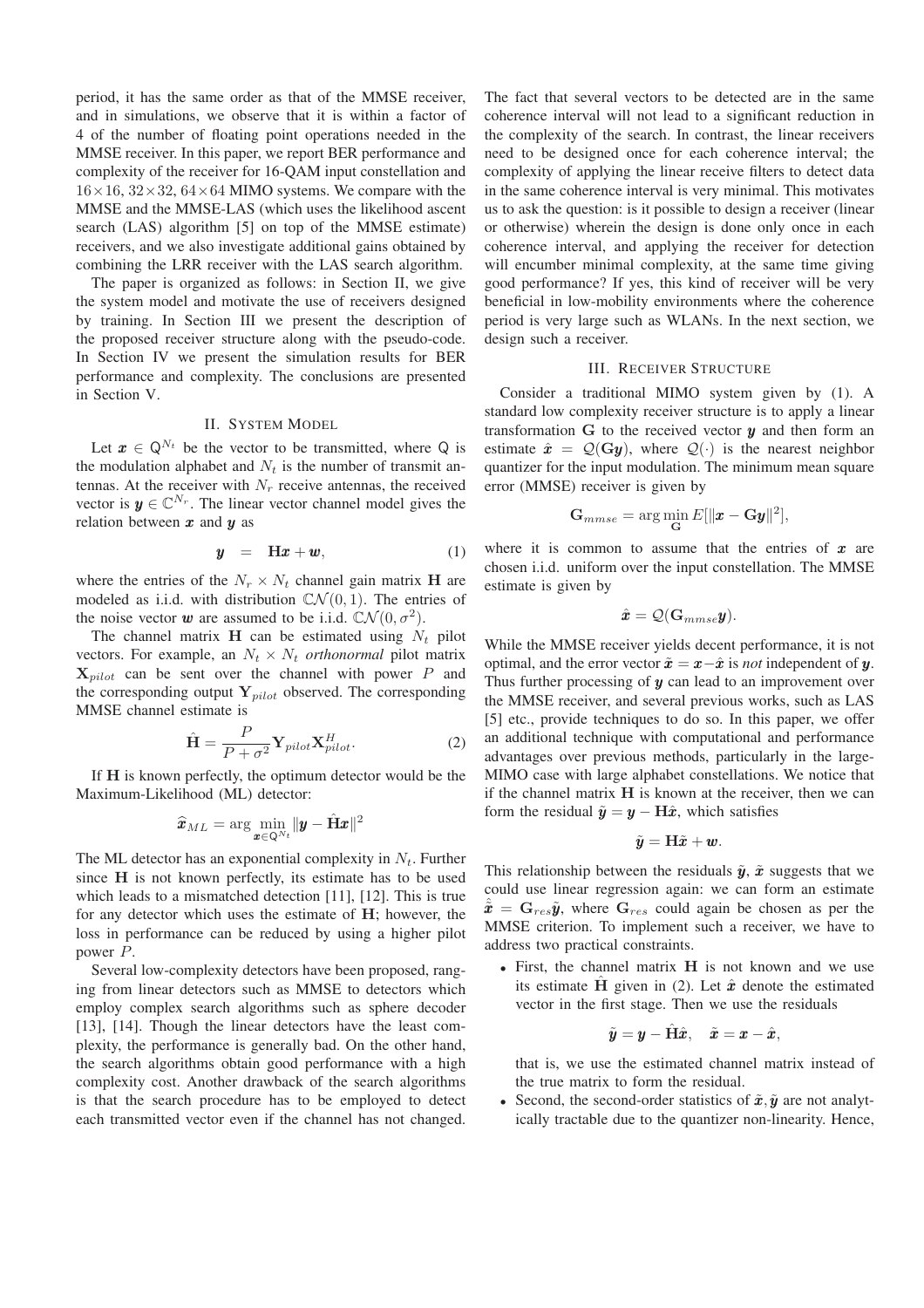the MMSE linear transformation in the second stage of the receiver is difficult to find. To get around this problem, we use the estimated channel matrix to *simulate* inputoutput pairs, which are used to fit a linear regression model.

We call our receiver the LRR (Linear Regression of (MMSE) Residual) receiver and its pseudo-code is given in Algorithm 1.

Training Phase:  
\n
$$
\mathbf{X}_{T} \leftarrow [\mathbf{x}_{1}\mathbf{x}_{2} \cdots \mathbf{x}_{t} \cdots \mathbf{x}_{T}]
$$
\n
$$
\mathbf{W}_{T} \leftarrow [\mathbf{w}_{1}\mathbf{w}_{2} \cdots \mathbf{w}_{t} \cdots \mathbf{w}_{T}]
$$
\n
$$
\mathbf{Y}_{T} \leftarrow \hat{\mathbf{H}}\mathbf{X}_{T} + \mathbf{W}_{T}
$$
\nFind  $\mathbf{G}_{mmse}$ :  
\n
$$
\mathbf{G}_{mmse} \leftarrow \left(\hat{\mathbf{H}}^{H}\hat{\mathbf{H}} + \frac{\sigma^{2}}{E_{s}}\mathbf{I}\right)^{-1}\hat{\mathbf{H}}^{H}
$$
\n
$$
\hat{\mathbf{X}}_{T} \leftarrow \mathcal{Q}(\mathbf{G}_{mmse}\mathbf{Y}_{T})
$$
\n
$$
\tilde{\mathbf{Y}}_{T} \leftarrow \mathbf{Y}_{T} - \hat{\mathbf{H}}\hat{\mathbf{X}}_{T} \qquad \tilde{\mathbf{X}}_{T} \leftarrow \mathbf{X}_{T} - \hat{\mathbf{X}}_{T}
$$

Find **G***res*:

$$
\mathbf{G}_{res} \leftarrow \widetilde{\mathbf{X}}_T \widetilde{\mathbf{Y}}_T^H \left( \widetilde{\mathbf{Y}}_T \widetilde{\mathbf{Y}}_T^H \right)^{-1}
$$

**Detection Phase:**

$$
\begin{aligned} \widehat{\pmb{x}}_{mmse} \leftarrow \mathcal{Q}(\mathbf{G}_{mmse}\pmb{y}) \\ \widetilde{\pmb{y}} \leftarrow \pmb{y} - \widehat{\mathbf{H}}\widehat{\pmb{x}}_{mmse} \\ \widehat{\pmb{x}} \leftarrow \mathcal{Q}(\widehat{\pmb{x}}_{mmse} + \mathbf{G}_{res}\widetilde{\pmb{y}}) \end{aligned}
$$

**Algorithm 1:** Linear Regression of MMSE Residual

The training data  ${\bf\{X}_T, Y_T\} \in {\bf\{Q}^{N_t \times T} \times \mathbb{C}^{N_r \times T} }$  are generated at the receiver using the relation

$$
\mathbf{Y}_T = \mathbf{H} \mathbf{X}_T + \mathbf{W}_T
$$

where T is the length of the training data,  $\hat{H}$  is the estimate of the channel matrix and  $W_T$  is the noise matrix artificially generated at the receiver, whose entries are i.i.d. with zero mean and variance  $\sigma^2$  corresponding to the SNR at the receiver. The receiver essentially simulates transmit and receive data over the channel; this is purely done at the receiver and does not require any bandwidth over the channel. In particular,  $X_T$  and  $W_T$  can be pre-generated and stored at the receiver. The receiver then computes the MMSE estimate of  $X_T$ :

$$
\hat{\mathbf{X}}_T = \mathcal{Q}\left(\mathbf{G}_{mmse}\mathbf{Y}_T\right)
$$

where

$$
\mathbf{G}_{mmse}=\left(\hat{\mathbf{H}}^H\hat{\mathbf{H}}+\frac{\sigma^2}{E_s}\mathbf{I}\right)^{-1}\hat{\mathbf{H}}^H.
$$



Fig. 1. BER performance of the LRR receiver in 16 *×* 16 V-BLAST MIMO with 16-QAM as *T* varies.

Here  $E<sub>s</sub>$  is the average transmit symbol energy. The residual is computed as

$$
\tilde{\mathbf{Y}}_T = \mathbf{Y}_T - \hat{\mathbf{H}} \hat{\mathbf{X}}_T.
$$

The error between the actual and estimated training data is  $\mathbf{X}_T = \mathbf{X}_T - \mathbf{X}_T$ . The linear filter **G** which minimizes  $E[\|\tilde{\boldsymbol{X}}_T - \mathbf{G}\tilde{\boldsymbol{Y}}_T\|^2]$  is given by

$$
\mathbf{G}_{res}=\widetilde{\mathbf{X}}_{T}\widetilde{\mathbf{Y}}_{T}^{H}\left(\widetilde{\mathbf{Y}}_{T}\widetilde{\mathbf{Y}}_{T}^{H}\right)^{-1}
$$

This completes the training phase which needs to be carried out once for each coherence interval.

In the actual detection phase, the MMSE estimate  $\hat{\mathbf{x}}_{mmse}$ is found first, followed by the residual  $\tilde{y}$ . The final estimate is given by  $\hat{\mathbf{x}} = \mathcal{Q}(\hat{\mathbf{x}}_{mmse} + \mathbf{G}_{res}\tilde{\mathbf{y}}).$ 

## IV. BER PERFORMANCE AND COMPLEXITY OF THE LRR **RECEIVER**

In this section, we compare the BER performance and complexity of the following receivers:

- the MMSE receiver:
- the MMSE-LAS receiver, which employs the local search technique LAS [5] around the MMSE estimate;
- the proposed LRR receiver;
- and the LRR-LAS receiver, which employs LAS for local search around the LRR estimate.

In all the simulations, we have used the MMSE estimate of the channel matrix **H**.

#### *A. BER Performance*

In Figure 1, we show the improvement of the BER performance with increase in the number of training vectors T for a  $16 \times 16$  system with 16-OAM modulation. Though the performance does improve with  $T$ , the complexity also increases and therefore we have to choose a trade-off value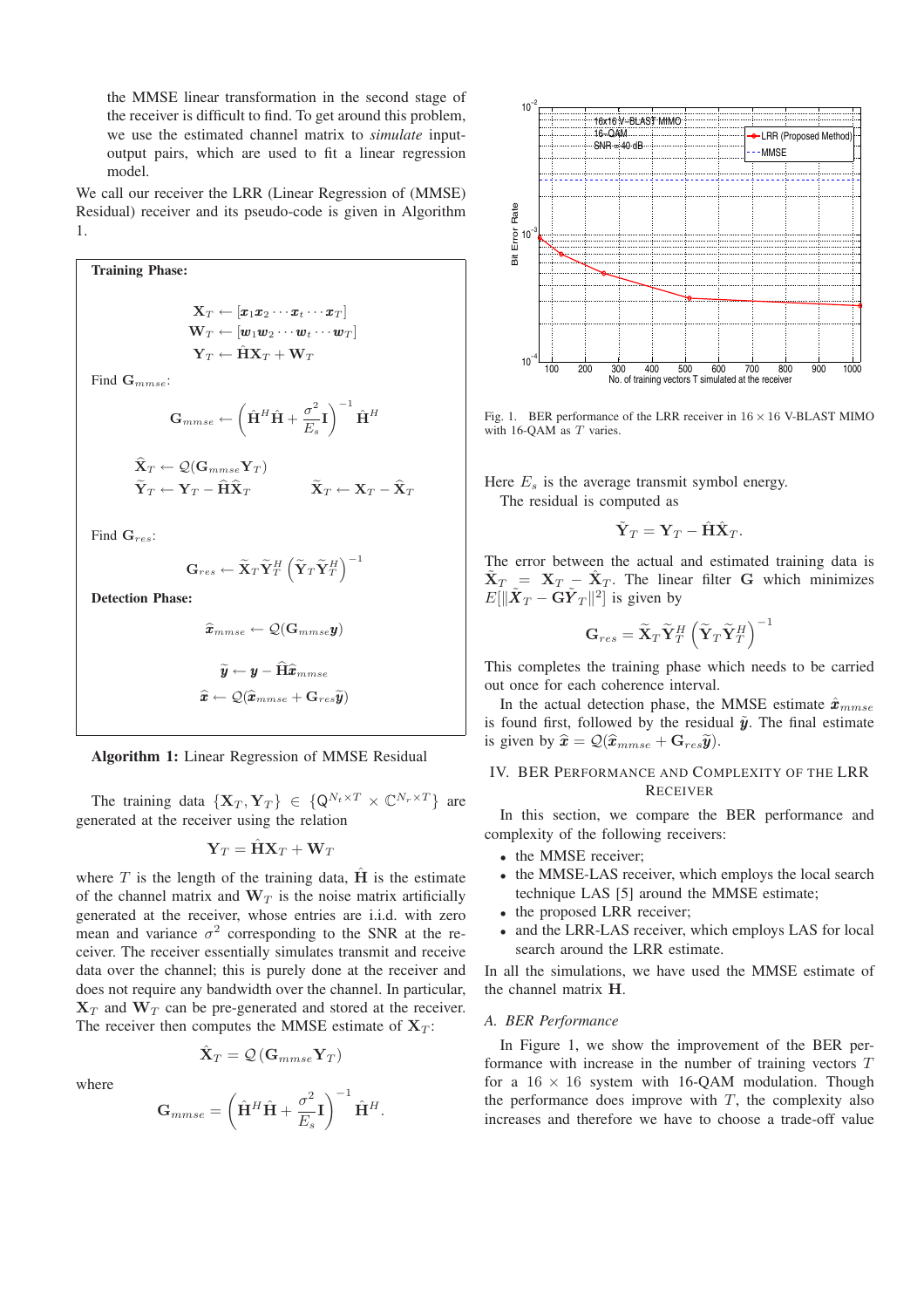

Fig. 2. BER performance of the LRR receiver in 16 *×* 16 V-BLAST MIMO with 16-QAM.



Fig. 3. BER performance of the LRR receiver in  $32 \times 32$  V-BLAST MIMO with 16-OAM.

for T. In all our simulations, we have chosen  $T = N_t^2$  so that the overall complexity of the receiver does not exceed  $O(N^4)$ the overall complexity of the receiver does not exceed  $O(N_t^4)$ .<br>In Figure 2, we show the BEP performance of the receivers

In Figure 2, we show the BER performance of the receivers for a  $16 \times 16$  system with 16-QAM. At a BER of  $10^{-3}$ , the LRR receiver has a gain of about 7 dB when compared to MMSE and about 4 dB compared to MMSE-LAS receiver. Also shown is the BER performance of LRR-LAS detector, which further improves the performance by about 4 dB and the overall gain of LRR-LAS detector when compared to plain MMSE receiver is about 11 dB.

Figure 3 shows the performance of the receivers for a  $32\times32$ system. The LRR receiver still performs better than MMSE and MMSE-LAS detectors. At 10<sup>−</sup><sup>3</sup> BER, the LRR receiver has a gain of about 9 dB over MMSE and about 2 dB over MMSE-LAS. The LRR-LAS detector performs even better with a gain of 13 dB over MMSE at 10<sup>-3</sup> BER.

In a  $64 \times 64$  system, MMSE-LAS performs slightly better



Fig. 4. BER performance of the LRR receiver in 64 *×* 64 V-BLAST MIMO with 16-QAM.

than the proposed LRR receiver as shown in Figure 4. However, the LRR receiver still has a gain of about 10 dB over the MMSE receiver at  $10^{-3}$  BER. The LRR-LAS detector has a gain of approximately 4 dB over MMSE-LAS at the same BER and about 16 dB over the MMSE receiver.

#### *B. Complexity*

The complexity of the LRR receiver consists of two parts: the complexity of training (or simulation) phase and the actual detection phase. (We recall that the training phase is entirely done at the receiver and requires no extra bandwidth; it is different from the channel training.) We do not consider the complexity of channel estimation since it is the same for all the receivers. For simplicity, consider  $N_r = N_t$  and  $T = N_t^2$ .<br>Below we discuss how the complexity scales with  $N_t$  and also Below we discuss how the complexity scales with  $N_t$  and also report the number of real operations needed in our simulation.

The complexity of the training phase is  $O(N_i^3 + TN_i^2)$  for  $-N_i$ . We have chosen T to be of  $O(N_i^2)$  which makes  $N_r = N_t$ . We have chosen T to be of  $O(N_t^2)$ , which makes<br>the overall complexity  $O(N^4)$ . However, this complexity is the overall complexity  $O(N_t^4)$ . However, this complexity is<br>incurred only once in every coherence interval so if the length incurred only once in every coherence interval, so if the length of the coherence period is large, say of  $O(N_t^2)$  or more, the effective complexity of the training phase becomes  $O(N^2)$ effective complexity of the training phase becomes  $O(N_t^2)$  $\mathcal{O}(N_t)$  per channel use. The total complexity of the detection phase is only  $O(N_t^2)$  per channel use. For the MMSE receiver, the complexity of forming the matrix  $\mathbf{C}$  is  $O(N^3)$  and the complexity of forming the matrix  $\mathbf{G}_{mmse}$  is  $O(N_i^2)$ , and the detection complexity is  $O(N^2)$  per channel use. Thus for a detection complexity is  $O(N_t^2)$  per channel use. Thus for a coherence period of  $O(N^2)$  or more the complexity of the coherence period of  $O(N_t^2)$  or more, the complexity of the IRR receiver scales similar to that of the MMSE receiver LRR receiver scales similar to that of the MMSE receiver.

Another point to be noted is that the proposed LRR receiver is of *fixed complexity*, which is crucial in the design of communication systems. Most of the search algorithms have variable complexity during different channel uses and hence estimating the worst case latency becomes difficult. Some approaches limit the search for certain number of iterations or on a particular subset of the search space, compromising